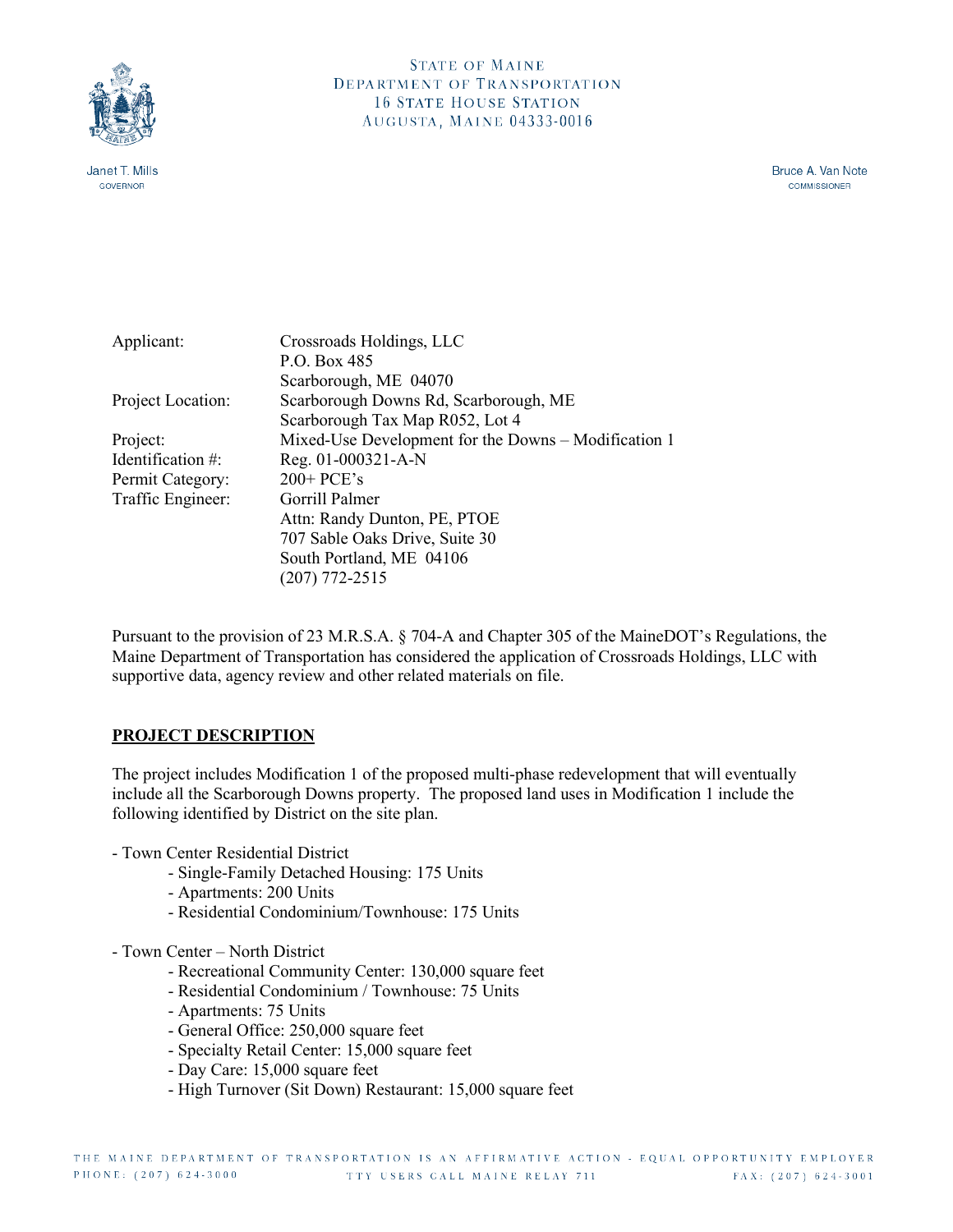Mixed-Use Development for the Downs – Modification 1 Reg. 01-000321-A-N Page 2 of 11

- Innovation District -Industrial Park: 400,000 square feet
- Haigis District
	- -Nursing Home: 40 Beds
	- General Office: 12,500 square feet
	- Medical / Dental Office: 7,500 square feet
	- Hotel: 75 Rooms
	- High Turnover (Sit Down) Restaurant: 7,500 square feet
	- General Office: 25,000 square feet
- Payne Road District
	- Gas Station and Convenience Store: 6,000 square feet with 12 fueling positions
	- Specialty Retail: 20,000 square feet
	- Supermarket: 80,000 square feet

The Scarborough Downs property is currently accessed via Scarborough Downs Road, a private way, and is located between Route 1, Haigis Parkway, and Payne Road in Scarborough. Development within Modification 1 will be accessed via internal full movement accesses directly onto Scarborough Downs Road. In addition, the site is proposing a new access road, Center Street, connecting Haigis Parkway and the Scarborough Downs Road.

The Modification 1 project is estimated to generate 2,505 AM and 3,301 PM weekday peak hour Adjacent Street trip ends and 2873 Saturday peak hour of Generator trip ends.

Due to mixed-uses within the Development the, above noted, trip ends were reduced 15% for the Traffic Impact Study (TIS). The TIS was based upon 2,131 AM and 2,808 PM weekday peak hour Adjacent Street trip ends and 2,444 Saturday peak hour of Generator trip ends.

## **Findings**

Based on a review of the files and related information, MaineDOT approves the Traffic Movement Permit Application of Crossroads Holdings, LLC subject to the following conditions:

# **MITIGATION**

The mitigation is intended to describe that conceptually shown on the following plans provided by Gorrill Palmer:

- 1. Concept Plans A1 Revised 8/3/2021; A2 Revised 7/16/2021; A3 Revised 7/30/2021
- 2. Concept Plan Set B Revised 8/2/2021
- 3. Concept Plans C1, C2 Revised 7/30/2021; C3 Revised 8/16/2021
- 4. Concept Plans D1, D2 Revised 7/30/2021
- 5. Concept Plans E1, E2, E3 Revised 8/16/2021
- 6. Concept Plans F1, F2, F3 Revised 7/30/2021
- 7. Concept Plan G1 Revised 8/11/2021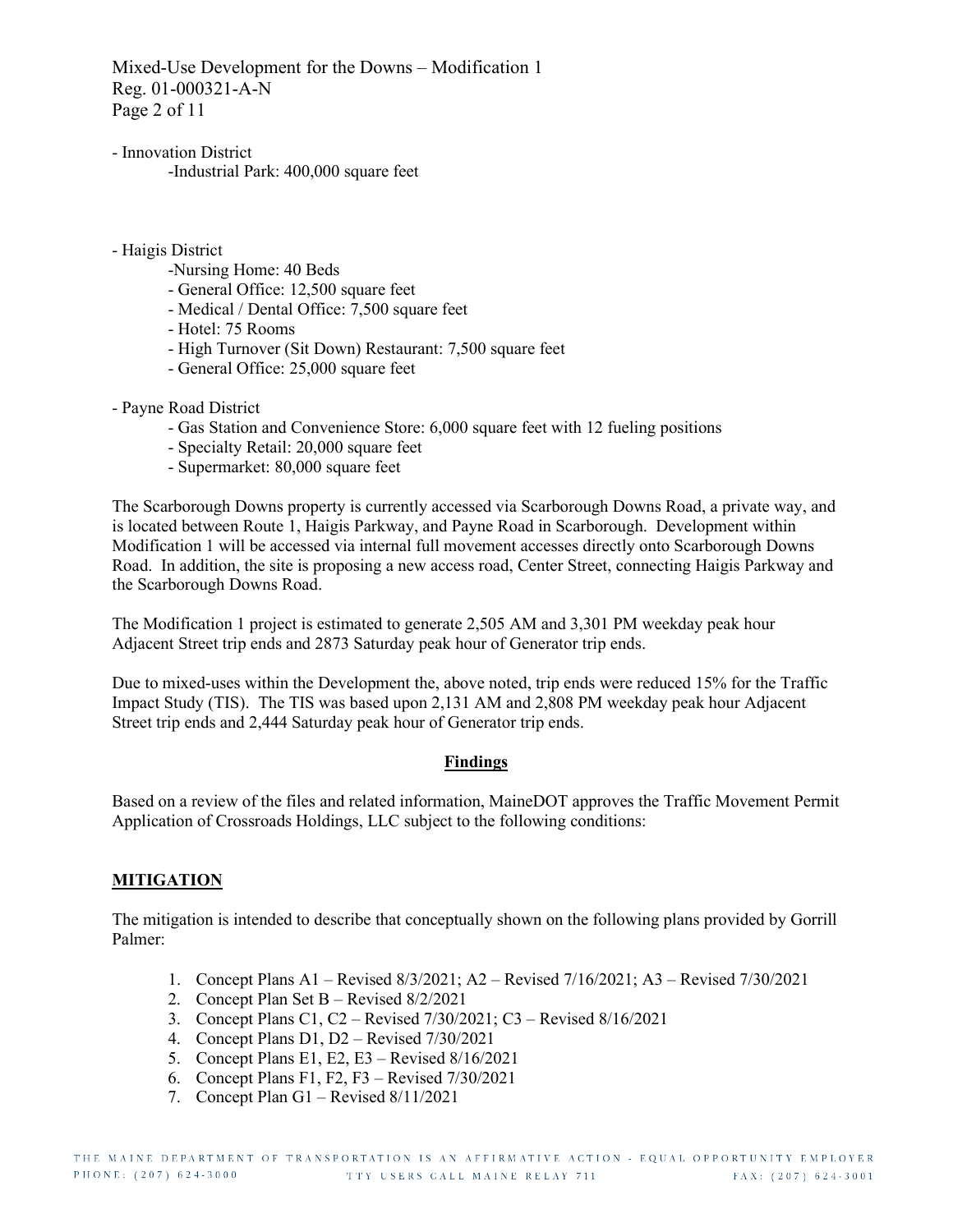Mixed-Use Development for the Downs – Modification 1 Reg. 01-000321-A-N Page 3 of 11

- 8. Concept Plan H1 Revised 7/30/2021
- 9. Concept Plans I1, I2 Revised 7/16/2021

If the descriptions contained herein conflict with the plans, these descriptions shall take precedence over the plans. The following are some of the details that are not fully represented on concept plans: signal or pedestrian signal plans, ADA improvements, typical cross sections, property lines, interface lines, turning templates, pavement markings, signage, pavement structure, and construction limits. Not all the mitigation discussed herein may be shown on those or any plan. The following mitigation shall be constructed or implemented to MaineDOT's satisfaction as described below, or as otherwise approved by MaineDOT.

## **On-Site Mitigation**

Provide a continuous interconnected two-way roadway between the three site entrances (Route 1, Payne Road, and Haigis Parkway) allowing through travel to and from the off-site highway network.

#### Scarborough Downs Road / Payne Rd (Signalized)

The site entrance shall consist of one ingress lane and three vehicular egress lanes (left, thru, right) and a bike lane. See below for Off-Site Mitigation requirements at this intersection.

#### Scarborough Downs Road / Route 1 (Signalized)

The site entrance shall consist of one ingress and three egress lanes (left, left/thru, right) and sidewalks. See below for Off-Site Mitigation requirements at this intersection.

#### Center Street / Haigis Parkway

The Center Street entrance shall consist of a single ingress lane and two vehicular egress lanes (left, right) and a multi-use path. See below for Off-Site Mitigation requirements at this intersection.

#### Bicycle / Pedestrian Network

Provide a sidewalk network, bicycle lanes, and multi-use paths within the Downs site. Facilities to be constructed as individual developments are approved through the local approval process.

#### Transit

The Applicant will construct all internal Downs on-site bus stops or other defined transit improvements as approved by the local approval process.

#### General Requirements for All Entrances

The entrances shall provide overhead illumination, if not existing, to illuminate the intersections per MaineDOT standards at a minimum. Overhead lighting shall have an average of 0.6 to 1.0 foot candles, with the maximum to minimum lighting ratio of not more than 10:1 and an average to minimum light level of not more than 4:1.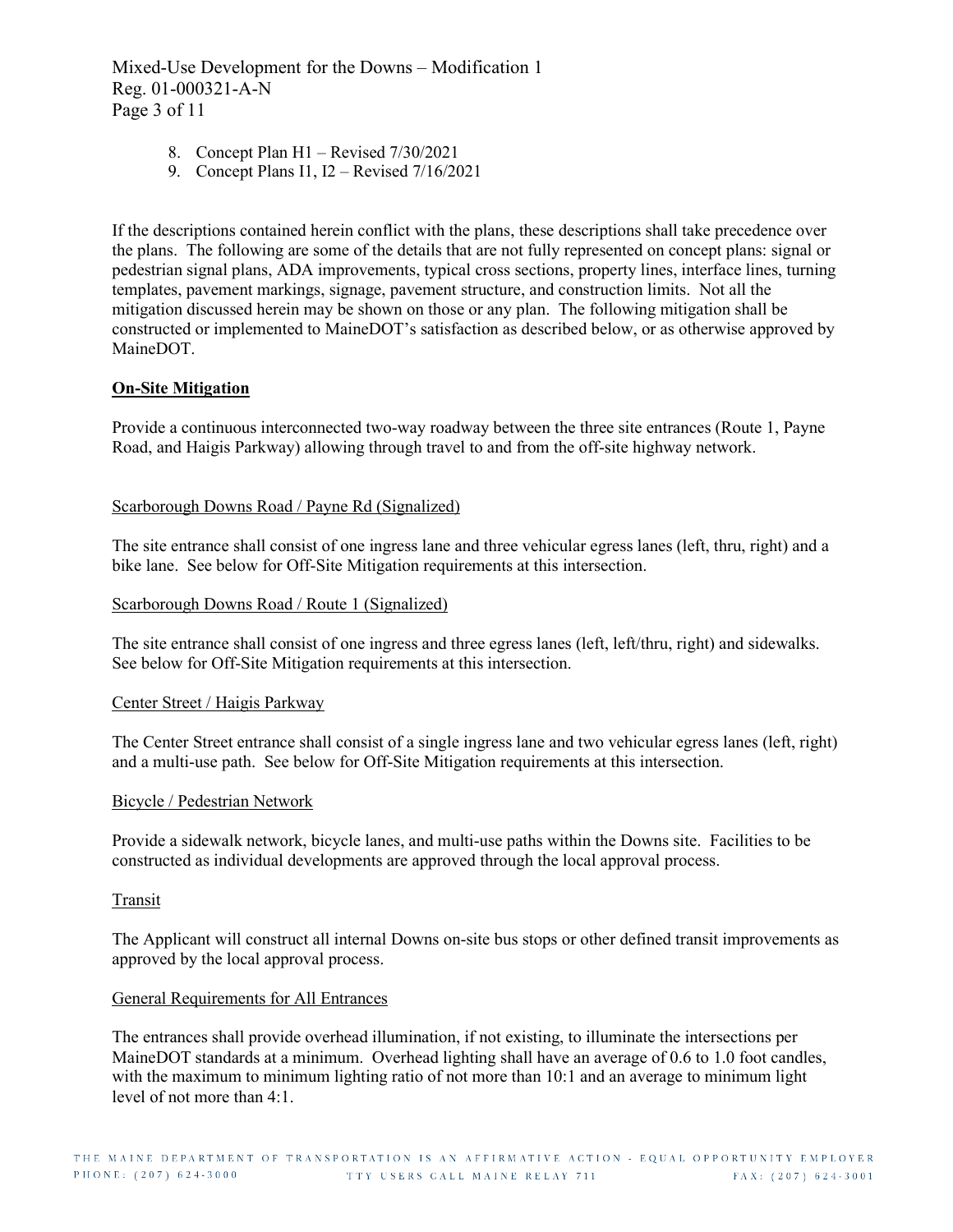Mixed-Use Development for the Downs – Modification 1 Reg. 01-000321-A-N Page 4 of 11

The entrances shall have all appropriate lane, center line, and directional pavement markings. All markings shall be supplied, installed/painted and maintained yearly.

## **Off-Site Mitigation – Phasing Plan and Fees**

The required mitigation, noted below, shall be completed during the calendar year noted in each section. MaineDOT approved construction plans, incorporating the Town of Scarborough review, for each mitigation requirement, shall be completed by November  $1<sup>st</sup>$  of the calendar year before the required completion calendar year. A design and review workplan will be provided to the Town and the MaineDOT before March 15<sup>th</sup> each calendar year. If any TMP mitigation requirements are not substantially completed during the calendar year associated with the mitigation (noted below) or any approved plan is not submitted during the calendar year before their respective completion calendar year, no further occupancy permits, associated with this TMP, shall be issued by the Town of Scarborough, and the TMP shall be rescinded.

For all mitigation shown below, any ADA improvements (ramps, truncated domes, APS signals, etc.) are expected to be part of the individual projects. Any traffic signals that currently have or will have pedestrian facilities built as part of the project will have APS (pedestrian signals) installed. Recessed durable (thermoplastic) markings shall be required for any merge areas and skips (dotted lines) through intersections between dual left turn lanes or as otherwise requested below. Alternating Merge distances shall meet the guidelines described in the latest Traffic Engineering Striping and Stenciling Handbook.

## General Requirements for All Signals in Scarborough

Unless otherwise approved by the Town of Scarborough, install a new fully functioning Siemens ATC cabinet and foundation, Siemens ATC controller and MMU, and meeting current Maine DOT ATC specification, with Field Monitoring Unit, and fully-functional Rhythm Engineering InSync Traffic Adaptive Signal hardware and software, new stop bar and advanced detection as required by the needs of the adaptive system, and as directed by the Town of Scarborough.

New 5-inch black louvered backplates with 3" retroreflective borders shall be provided for all signal heads. Coordination with the municipality shall be required to determine if any signal heads are to be replaced at the time of implementation (at the municipality's cost). Should signal heads be replaced the Applicant will be expected to meet the latest traffic signal design standards, including but not limited to flashing yellow arrow implementation.

Switches will be required in cabinets along the Route 1 corridor to enable connection to the Town's fiber optics network.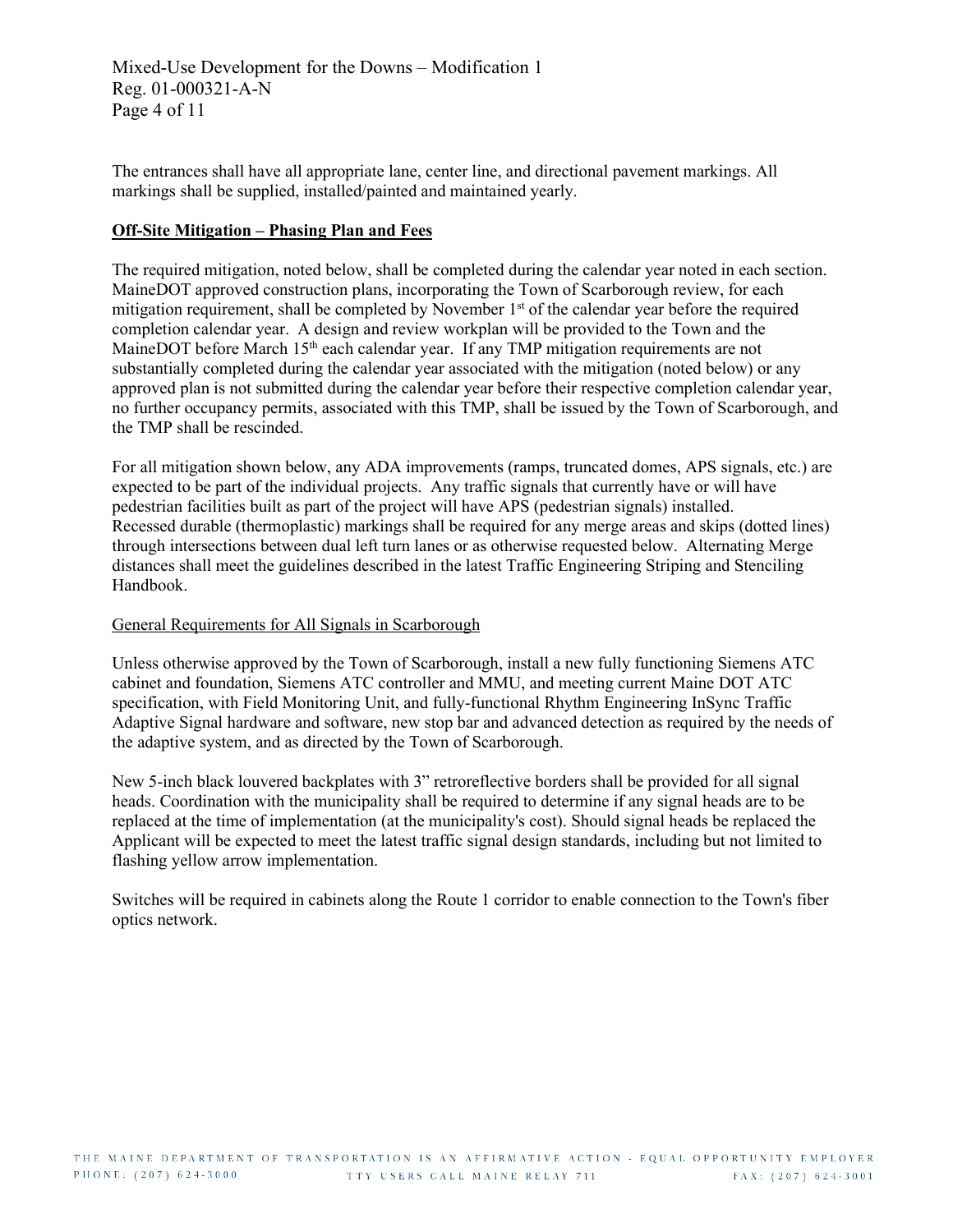## General Requirements for All Signals in South Portland

Unless otherwise approved by the Town of South Portland, install a new fully functioning Trafficware ATC cabinet and foundation, Trafficware ATC controller and MMU, and meeting current Maine DOT ATC specification, with Field Monitoring Unit, and fully-functional Rhythm Engineering InSync Traffic Adaptive Signal hardware and software, new stop bar and advanced detection as required by the needs of the adaptive system, and as directed by the Town of South Portland.

New 5-inch black louvered backplates with 3" retroreflective borders shall be provided for all signal heads. Coordination with the municipality shall be required to determine if any signal heads are to be replaced at the time of implementation (at the municipality's cost). Should signal heads be replaced the Applicant will be expected to meet the latest traffic signal design standards, including but not limited to flashing yellow arrow implementation.

Switches will be required in cabinets along the Maine Mall Road corridor to enable connection to the Town's fiber optics network.

The Applicant shall provide 8 hours of InSync training to the Town of South Portland. This training shall be led by the InSync vendor or an InSync accredited trainer.

## General Requirements for All Signal improvements

All new signals and signal improvements shall meet the most recent MaineDOT Traffic Signal Standards. Any signal modification that includes any excavation shall include ADA upgrades to the entire intersection.

## **2022 Construction Improvement Projects – Payne Rd and Route 1 Corridor Focus**

- 1. Right turn lane on Haigis Parkway approach at Payne Road, Reference Concept Plans A1 and A2: Construct a 250-foot-long dedicated right turn lane. Convert the existing through/right turn lane to a through only lane. Construct the appropriate flush center island. Change appropriate signal heads, signage and striping. Install the appropriate overhead lane-use signs. The Applicant shall coordinate design and construction activities with the proposed Acura development.
- 2. Alternating Merge on Payne Road, Reference Concept Plans A3: Construct an Alternating Merge for northbound Payne Rd traffic in the vicinity of Ginn Road that meets the requirements detailed in the latest MaineDOT Traffic Engineering Striping and Stenciling Handbook for the Official Speed Limit, 35 MPH. Recessed durable (thermoplastic) pavement markings and lines shall be installed throughout the Alternating Merge and includes arrow stencil markings. Install overhead signs.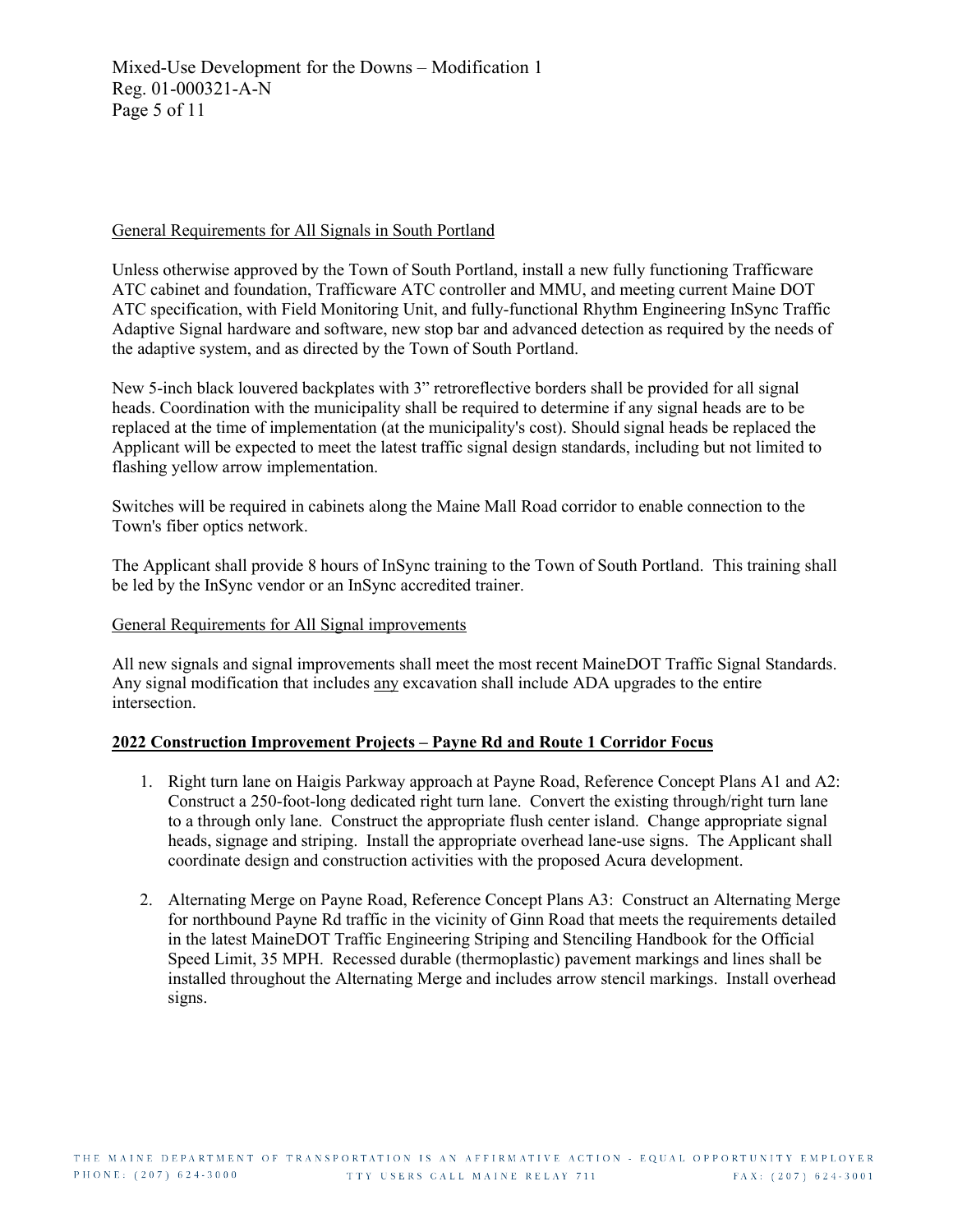- 3. Payne Road and Holmes Road/Scarborough Downs/Bridges Drive Intersections. Reference Concept Plans B1-B5.
	- a. Extend the NB left turn lane to 200 feet and the SB left turn lane to 350 feet and correct alignments where necessary at the Payne Road/Holmes Road/Scarborough Downs intersection.
	- b. Convert the existing NB right turn lane to a through / right lane and construct a second NB receiving lane on Payne Road.
	- c. Construct an Alternating Merge for northbound traffic on the north side of the intersection that meets the requirements detailed in the latest MaineDOT Traffic Engineering Striping and Stenciling Handbook for the Official Speed Limit. Recessed durable (thermoplastic) pavement markings and lines shall be installed throughout the Alternating Merge, includes arrow stencil markings. Overhead signs shall be installed.
	- d. Construct 4-foot-wide raised center traffic island on Payne Road that restricts driveways from the site to a right-in / right-out only and extends from the Holmes Road intersection to 150 feet north of Bridges Drive. Add vertical features to the island as directed by the Town.
	- e. Recessed durable (thermoplastic) markings shall be used for all dashed, dotted or solid lane lines for 250 feet on all approaches.
- 4. At the following intersections, perform signal upgrades as defined above, "General Requirements for All Signals in Scarborough" and "General Requirements for All Signal improvements":
	- a. Route 1 and Municipal Drive
	- b. Route 1 and Gorham Road/Black Point Road (Oak Hill)
	- c. Route 1 and Hannaford Drive/Starbucks
	- d. Route 1 and Portland Farms Road/Martin's Point
	- e. Route 1 and Hillcrest Avenue/Green Acres Lane

## **2023 Construction Improvement Projects – Route 1 Corridor, North Scarborough and Eight Corners Focus**

- 1. At the following intersections, perform signal upgrades as defined above, "General Requirements for All Signals in Scarborough" and "General Requirements for All Signal improvements":
	- a. Route 1 and Scarborough Downs
	- b. Route 1 and Haigis Parkway/Lincoln Street
	- c. Route 1 and Enterprise Business Park/Willowdale Road
	- d. Route 1 and Commerce Drive
	- e. Route 1 and Sawyer Road
	- f. Gorham Road and Mussey Road
	- g. Mussey Road and Spring Street
	- h. Gorham Road and Spring Street
	- i. Gorham Road and County Road
	- j. Gorham Road and Saco Street/Beach Ridge Road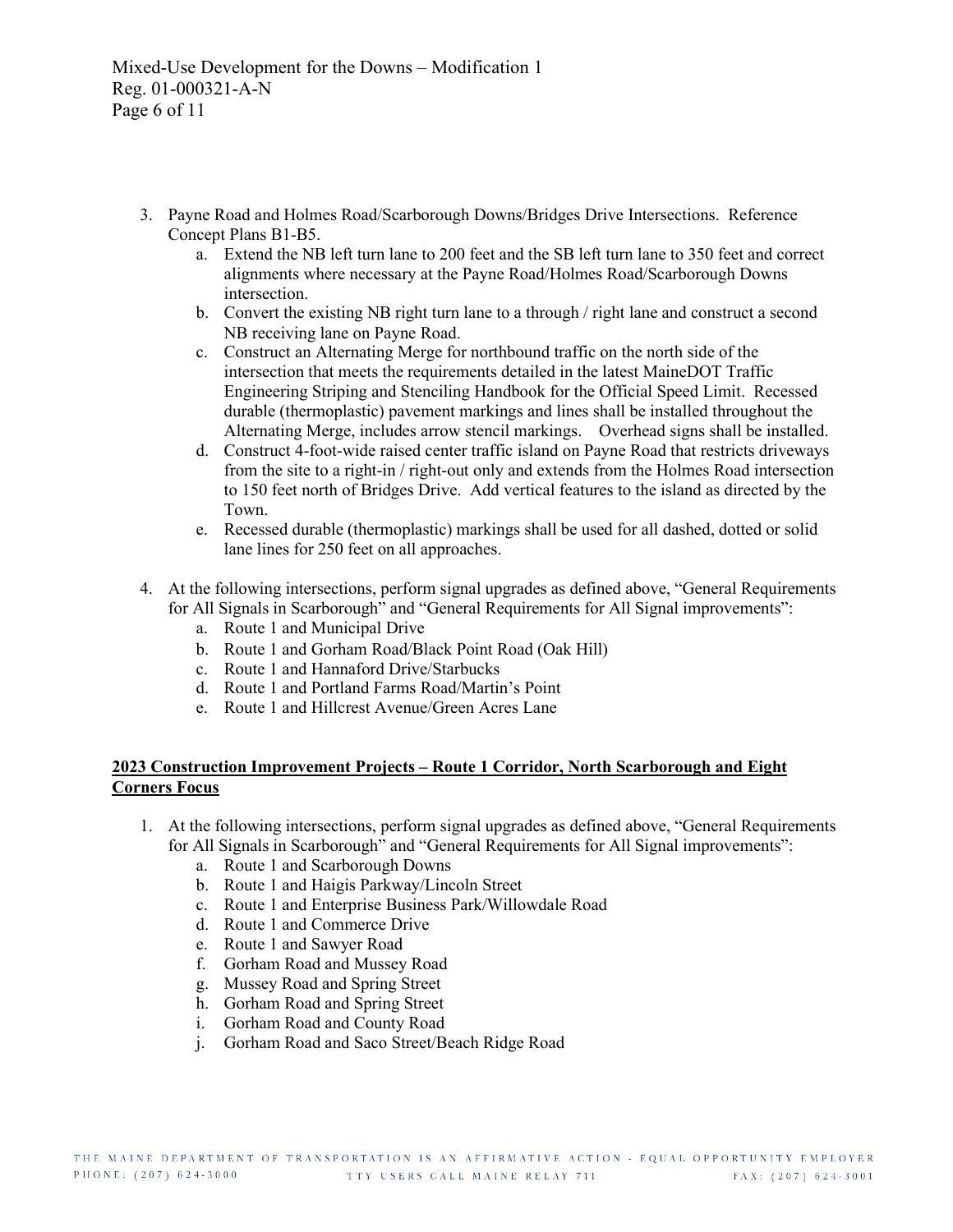- 2. Route 1 and Scarborough Downs intersection, Reference Concept Plans C1-C3:
	- a. Realign intersection eliminating right-turn slip lanes, provide 300 feet of vehicle storage to the Route 1 southbound right turn lane. Extend the Downs Road SB right turn lane to 150 feet. Construct 200-foot SB left turn lane on Downs Road.
	- b. The southbound right turn into Scarborough Downs Road shall, at a minimum, allow a turning radius of the Scarborough Ladder Truck without encroachments.
	- c. Include installation of the fourth (eastern) leg of intersection. If the Property Owner chooses to signalize this leg, the design and construction costs associated with this signalization shall be paid by the Property Owner. If the Property Owner chooses not to signalize the fourth leg, or pay for the signalization of the of this leg, the Applicant shall remove the existing driveway pavement, install curb along the existing curb line, and loam and seed within the State right-of-way.
	- d. Construct new sidewalk and connections to existing sidewalk on westside of Route 1 between Enterprise Business Park and Millbrook Road. The Applicant shall work with the Town to create a safe pedestrian crossing over Mill Brook. If the sidewalk is constructed on the roadway side of the guardrail, the culvert inslope shall be maximized, the guardrail shall be removed, and the sidewalk and new guardrail shall be placed to maximize the offset from the Route 1 travelway.
	- e. Construct crosswalk and associated signal improvements across Route 1 and Scarborough Downs Road.
	- f. Recessed durable (thermoplastic) markings shall be used for all dashed, dotted or solid lane lines for 250 feet on all approaches.
	- g. Contribute \$20,000 payment, to the MaineDOT, towards bus pull-off/shelter/platform at Route 1 @ Downs entrance.
- 3. Construct Oak Hill Improvements, Reference Concept Plans D1 and D2:
	- a. Change flush concrete islands on Route 1 to raised islands with Type 5 curb. The island for the northbound approach shall be 4 feet wide with 1-foot shoulders (total of 6 feet) and extend 100' past the intersection of Route 1 and Fairfield Road with a total length of 320 feet. The island for the southbound approach shall be 4 feet wide with 1-foot shoulders (total of 6 feet) and a total length of 600 feet.
	- b. Construct similar raised islands for Black Point Road and Gorham Road. The island for the Gorham Road approach shall be 4 feet wide with 1foot shoulders (total of 6 feet) and 190 feet long. The island for the Black Point Road approach shall be 4 feet wide with 1 foot shoulders (total of 6 feet) and 170 feet long. The Black Point Road approach island shall extend approximately 245 feet from the stop bar and a minimum of 50' beyond the gas station entrance (on the northeast corner of the intersection). The sidewalk on the southerly side of Black Point Road shall be reconstructed and any impacted drainage shall be removed and reset.
- 4. Recessed durable (thermoplastic) skip markings shall be installed between all dual left turn lanes at the intersection of Route 1 and Haigis Parkway.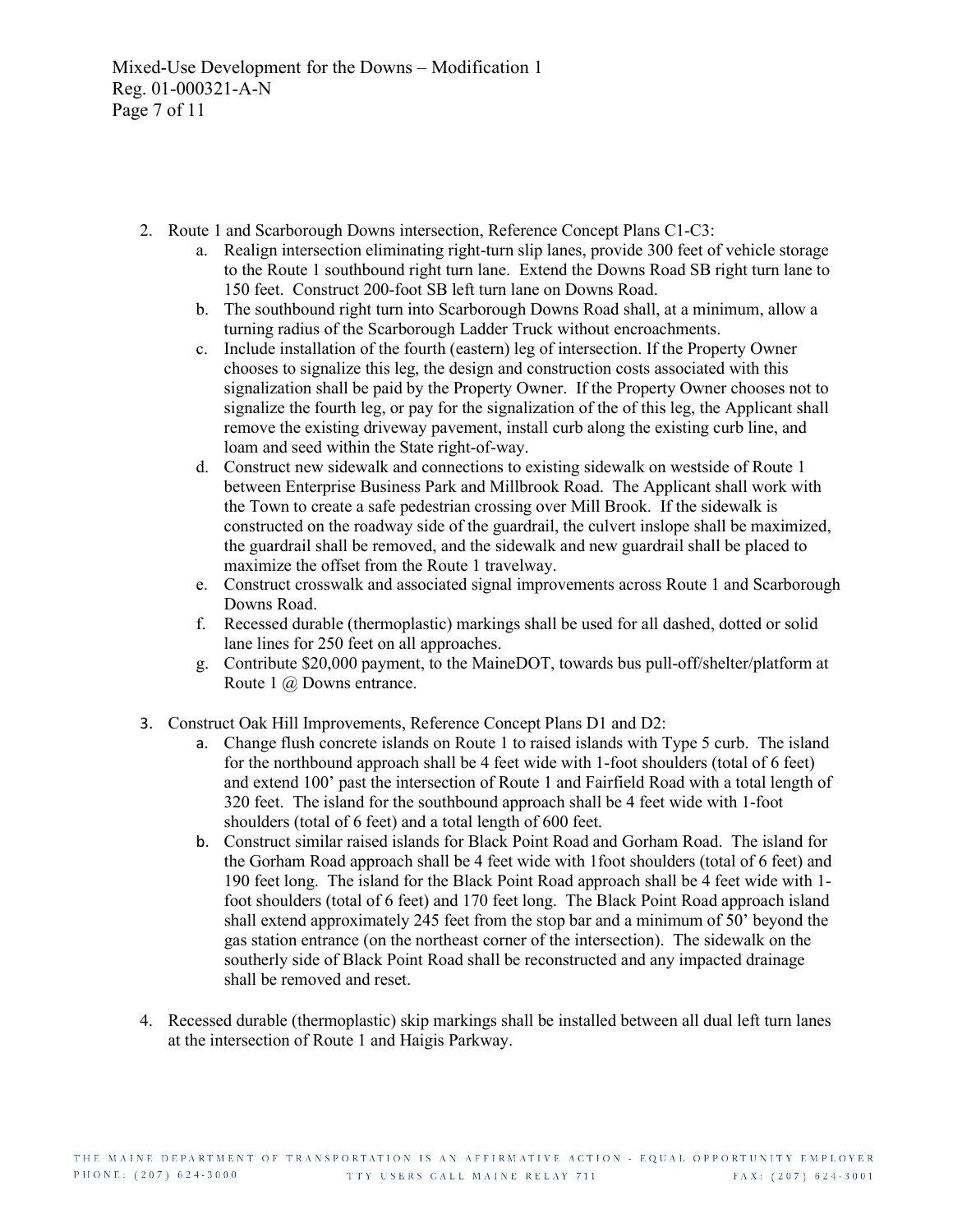- 5. County Road and Gorham Road intersection, Reference Concept Plans E1 E3:
	- a. Construct an Alternating Merge for westbound County Rd traffic that meets the requirements detailed in the latest MaineDOT Traffic Engineering Striping and Stenciling Handbook for 30 MPH. Recessed durable (thermoplastic) pavement markings and lines shall be installed throughout the Alternating Merge and includes arrow stencil markings. Overhead signs shall be installed. Reference Concept Plans E1.
	- b. Stripe, sign and update pavement markings on both Gorham Road and County Road WB approaches for dual lane operations. Recessed durable (thermoplastic) markings shall be used for all dashed, dotted or solid lane lines for 250 feet on all approaches.

# **2024 Construction Improvement Projects – Payne Rd Corridor/Signals Focus**

- 1. At the following intersections, perform signal upgrades as defined above, "General Requirements for All Signals in Scarborough" and "General Requirements for All Signal improvements":
	- a. Payne Road and Holmes Road/Scarborough Downs Road
	- b. Payne Road and Mussey Road
	- c. Payne Road and Gorham Road
	- d. Payne Road and Sam's Club
	- e. Payne Road and Marden's
	- f. Payne Road and Gallery Boulevard
	- g. Payne Road and Cummings Road
- 2. At the following intersections, perform signal upgrades as defined above, "General Requirements for All Signals in South Portland" and "General Requirements for All Signal improvements":
	- a. Payne Road and Southborough Drive
	- b. Maine Mall Road and Goodwill/Route 703 Ramp
	- c. Maine Mall Road and I-95 Ramp
	- d. Maine Mall Road and Philbrook Avenue
	- e. Maine Mall Road and Best Buy/Hilton
	- f. Maine Mall Road and Running Hill Road/Gorham Road
- 3. Payne Road and Mussey Road intersection, Reference Concept Plans F1-F3:
	- a. Add 4-foot-wide raised center traffic island on the north leg of Payne Road to restrict left-turn movements to/from Ashley Drive. The island shall be 4 feet wide with 1-foot shoulders (total of 6 feet) and 230 feet long.
	- b. Construct a 250-foot right-turn lane with appropriate taper on the NB Payne Road approach.
	- c. Recessed durable (thermoplastic) markings shall be used for all dashed, dotted or solid lane lines for 250 feet on all approaches.
	- d. Construct a 4-foot paved shoulder the full length of the radius on the Northeast corner. This shall begin, on Mussey Road, 50' before the Mussey Road stop bar and extend until it matches into the existing Payne Road shoulder.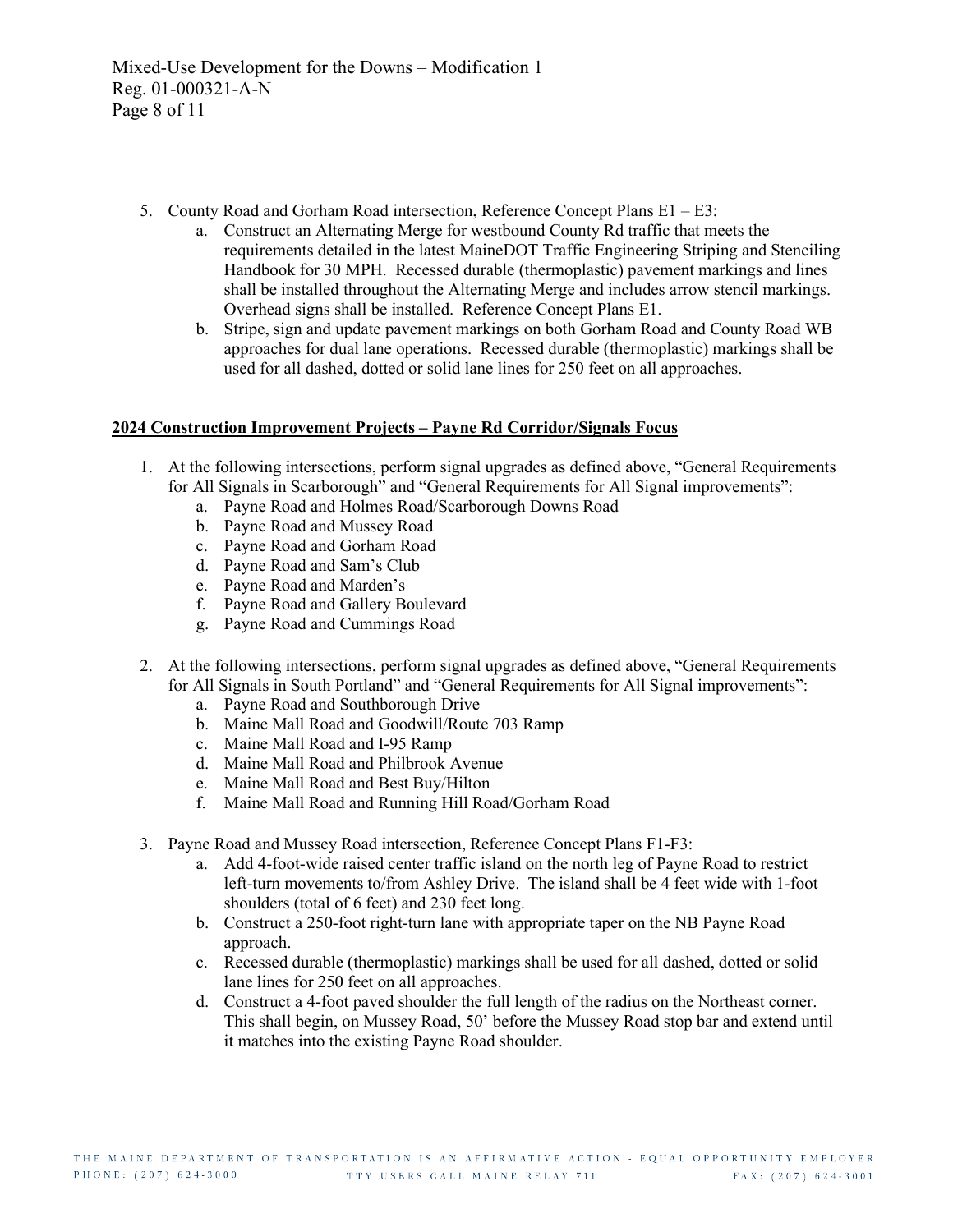- 4. Payne Road and Gorham Road, Reference Concept Plan G1:
	- a. Develop a full set of Town of Scarborough approved design plans to add a second leftturn lane on westbound Gorham Road approach creating dual left-turn lanes. Design adjustments will need to be made to Payne Rd to accommodate this. Unless otherwise directed by the Town of Scarborough, the length of the left turn lanes shall be 200 feet. These Design plans will include a review of opposing left-turn radii to eliminate conflicts, a study to identify required turn lane lengths, signal phasing, software and hardware modifications, and center island modifications. The Applicant is not required to construct this developed plan.
	- b. Construct 4-foot-wide raised center traffic island on westbound Gorham Road approach from Payne Road to Shaw's Supermarket. Maximize the length of the left turn lane within the existing space. Add vertical features to the island as directed by the Town.
	- c. The Applicant shall modify the profile transitions for Gorham Road through the Payne Road intersection. This will mainly focus on the eastbound profile. It may include modifications to the westbound profile. The final profiles shall allow for a smooth transition through the intersection. The final profiles shall meet the latest MaineDOT "Profiles of Intersecting Roads" requirements.
	- d. Recessed durable (thermoplastic) markings shall be used for all dashed, dotted or solid lane lines for 250 feet on all approaches.
- 5. Unless otherwise directed by the Town of South Portland, install Rhythm Engineering InSync Traffic Adaptive Signal hardware and software, or Study and implement optimum timing and phasing at the following intersection: Running Hill Road and Cummings Road.

# **2025 Construction Improvement Projects**

## **No Mitigation Required during 2025**

## **2026 Construction Improvement Projects**

1. Haigis Parkway Pedestrian Facilities, Reference Concept Plan H1: Construct Pedestrian Connection Between the Cabela's entrance and Center Street via Haigis Parkway. Unless otherwise approved by the Town of Scarborough or the MaineDOT, the sidewalk constructed on Haigis Parkway shall be located behind the existing ditch. If approved by the Town of Scarborough, the Applicant may use "The Beacon", or other, development to meet this pedestrian connection requirement. Unless otherwise approved by the Maine Turnpike Authority, MaineDOT and the Town of Scarborough, this pedestrian connection shall not be routed through the Exit 42, Payne Road, and Haigis Parkway intersection unless the proposed design and an updated study demonstrates that the pedestrian facilities will have no negative impacts to the Vehicular Level of Service or Vehicular Queueing for all intersection movements.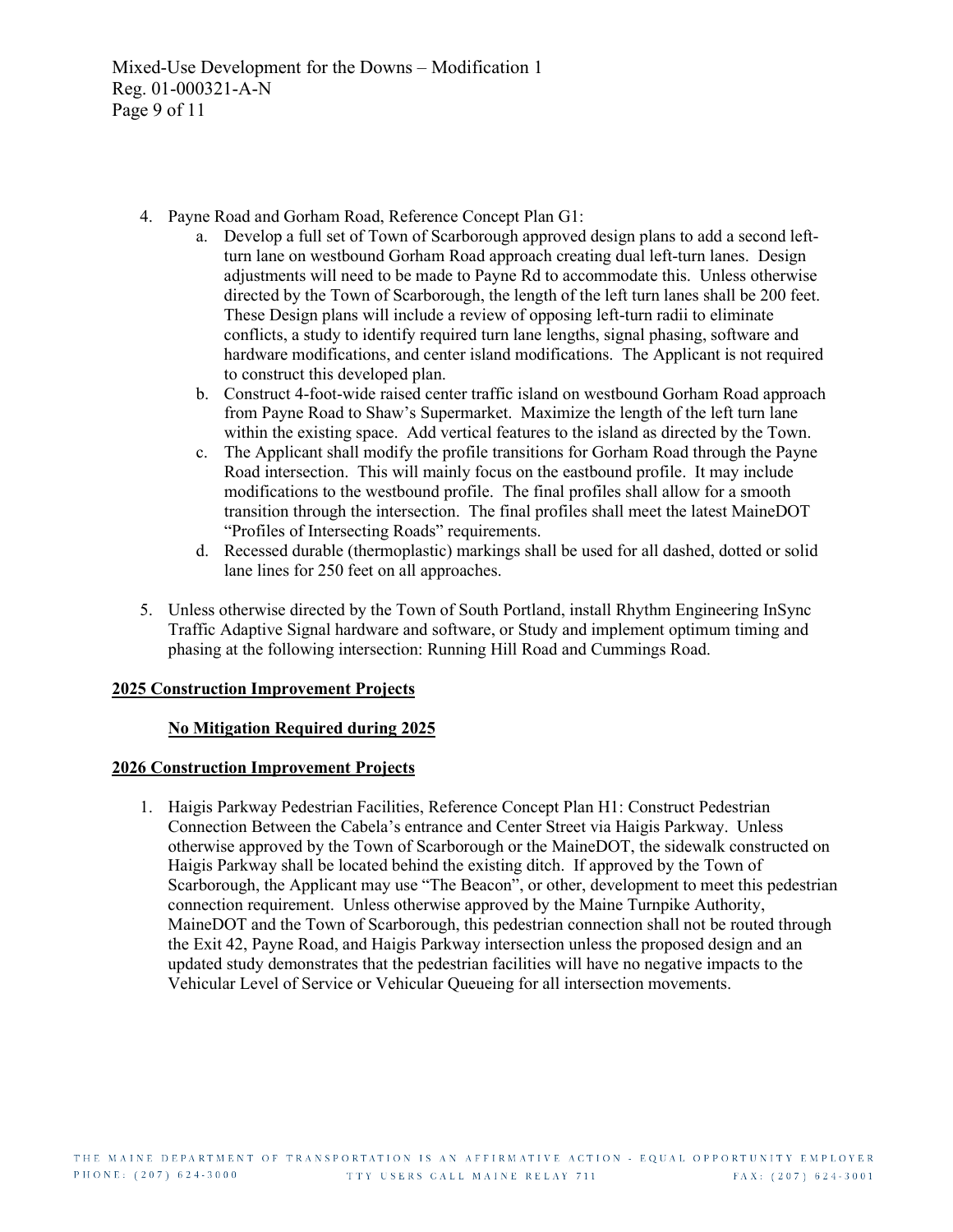2. Haigis Parkway and Center Street, Reference Concept Plans I1 and I2: Construct Center Street and intersection of Center Street and Haigis Parkway. Center Street to have a single ingress lane and two vehicular egress lanes (left, right) and a multi-use path. Construct a 250-foot left turn lane on Haigis Parkway with appropriate taper, and an 11-foot-wide by 50 foot left turn area for vehicles turning into the 40 Haigis Drive property. All traffic island transition areas on Haigis Parkway will be approved stamped asphalt to match the existing locations.

Install a traffic signal as defined above, "General Requirements for All Signals in Scarborough" and "General Requirements for All Signal improvements". Include installation of both surface and subsurface infrastructure required for signalization in the initial construction of the intersection. If the 40 Haigis Drive parcel entrance is located opposite Center Street before November 1, 2025, the Applicant shall signalize this entrance.

The signal shall be installed but will operate in flash mode until such time that the traffic using this intersection triggers one of the Manual on Uniform Traffic Control Devices signalization warrants. The Applicant shall perform an engineering study during the first summer, at least 6 months after opening and again during the summer at least 18 months after opening.

3. Clearing of vegetation shall be completed northerly of the intersection and on the west side of Haigis Parkway to maximize the sight distance from the intersection to the north. Clearing shall not go outside of Haigis Parkway right-of-way.

#### **Other Improvements:**

1. Internal pedestrian connections from the development to Sawyer Road shall be constructed before associated development is occupied or by December 31, 2026, whichever occurs sooner.

#### **Fees (paid before any occupancy associated with this TMP):**

- 1. Investments in Transit and Zoom:
	- a. \$12,500 payment towards PACT's Study
	- b. \$15,000 commitment to Zoom
- 2. Safety Impact Fees paid to MaineDOT (non-mitigation HCL intersections and segments):
	- a. Blackpoint/Eastern \$9,731
	- b. Gorham/Sawyer \$4,062
	- c. Gorham Laurel Ridge to New \$25,809
	- d. Route 1 Broadturn to Orchard \$61,876
	- e. Route 1 Hannaford to Downeast \$33,894
	- f. Spring Portland Glass to Thomas \$15,310

## **Impact Fees (paid to the Town of Scarborough as per Town Ordinance):**

- 1. Dunstan Area Impact Fees
- 2. Haigis Area Impact Fees